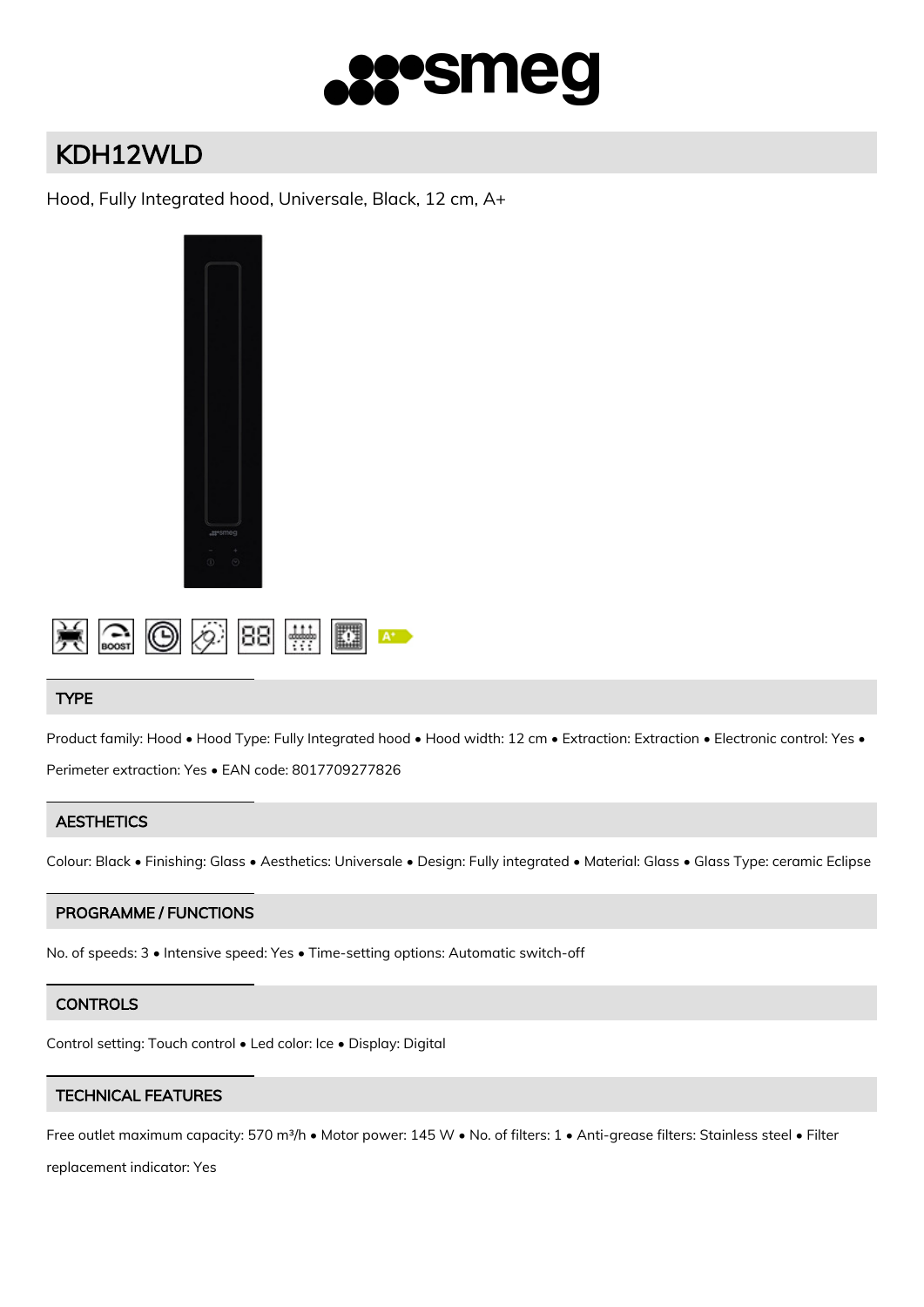#### PERFORMANCE / ENERGY LABEL

Energy efficicency class ( EEC): A+ • Fluid Dynamic Efficiency class (FDEC): A • Grease Filtering Efficiency Class (GFEC): C • Lighting Efficiency Class (LEC): NA • Annual Efficiency Consumption (AEChood): 37 kWh/a • Fluid Dynamic Efficiency (FDE): 32 • Grease Filtering Efficiency (GFE): 75.1 % · Air flow at minumum speed (Qmin): 370 m<sup>3</sup>/h · Air flow at maximum speed (Qmax): 470 m<sup>3</sup>/h • Air flow at boost speed (Qboost): 550 m<sup>3</sup>/h • Airbourne acouistical A-weighted sound Power Emission at minimum speed (SPEmin): 62 dB(A) • Airborne acoustical A-weighted sound Power Emission at maximum speed (SPEmax): 69 dB(A) • Airbourne acoustical A-weighted sound power emission at boost speed (SPEboost): 72 dB(A) • Power Consumption in Off mode (Po): 0.49 W • Time increase factor (F): 0.8 • Energy Efficiency Index: 43.4 • Measured air flow rate at best efficiency point (Qbep): 295 m<sup>3</sup>/h • Measured air pressure at best efficiency point (Pbep): 490 Pa • Measured electric power input at best efficiency point (Wbep): 125 W • Sound power level at highest setting (Lwa): 72 dB(A)

#### ELECTRICAL CONNECTION

Electrical connection rating: 145 W • Voltage: 220-240 V • Frequency (Hz): 50-60 Hz • Power supply cable length: 1500 mm

#### OPTIONAL ACCESSORIES

#### SPEED 1

Extraction rate IEC 61591: 370 m<sup>3</sup>/h • Noise level IEC 60704-2-13: 62 dB(A) • Power: 60 W

#### SPEED 2

Extraction rate IEC 61591: 420 m³/h • Noise level IEC 60704-2-13: 66 dB(A) • Power: 80 W

#### SPEED 3

Extraction rate IEC 61591: 470 m<sup>3</sup>/h • Noise level IEC 60704-2-13: 69 dB(A) • Power: 110 W

#### SPEED 4

### INTENSIVE SPEED

Extraction rate (IEC 61591): 550 m<sup>3</sup>/h · Noise level IEC 60704-2-13: 72 dB(A) · Power: 145 W

#### LOGISTIC INFORMATION

Dimensions of the product (mm): 215x115x510 • Width: 115 mm • Depth (mm): 510 mm • Product Height (mm): 215 mm • Net weight (kg): 13.300 kg • Gross weight (kg): 22.600 kg

#### ACCESSORIES INCLUDED

Sliding door: Yes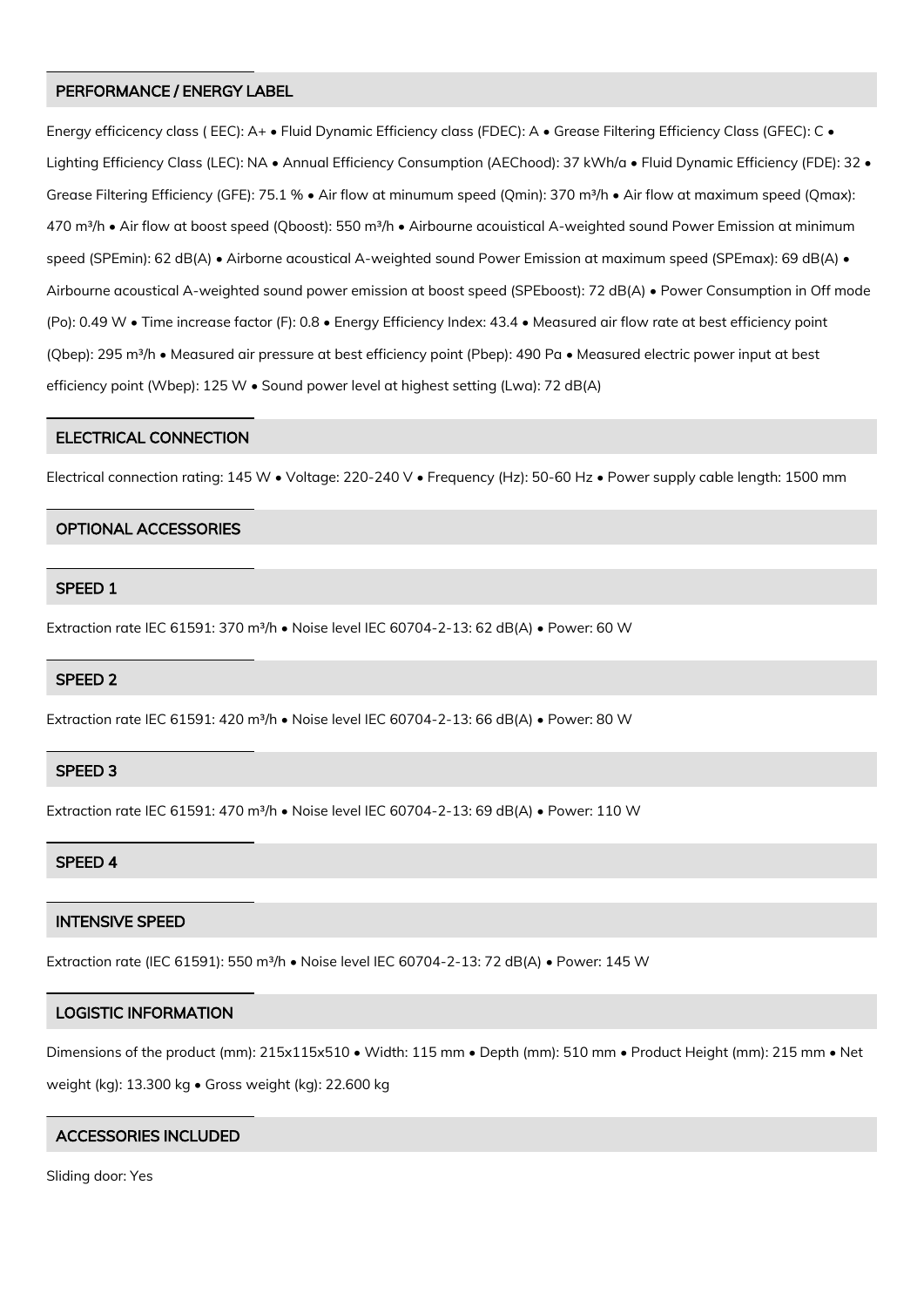## OPTIONAL

FLMSTPKDH12: Franges, HoodsGRIDKDH12: Filter grid, HoodsCFKDH12STD: Charcoal filter, HoodsCFKDH12HP: Charcoal

filter, HoodsFLTKDH: Anti-Odour filter, Hoods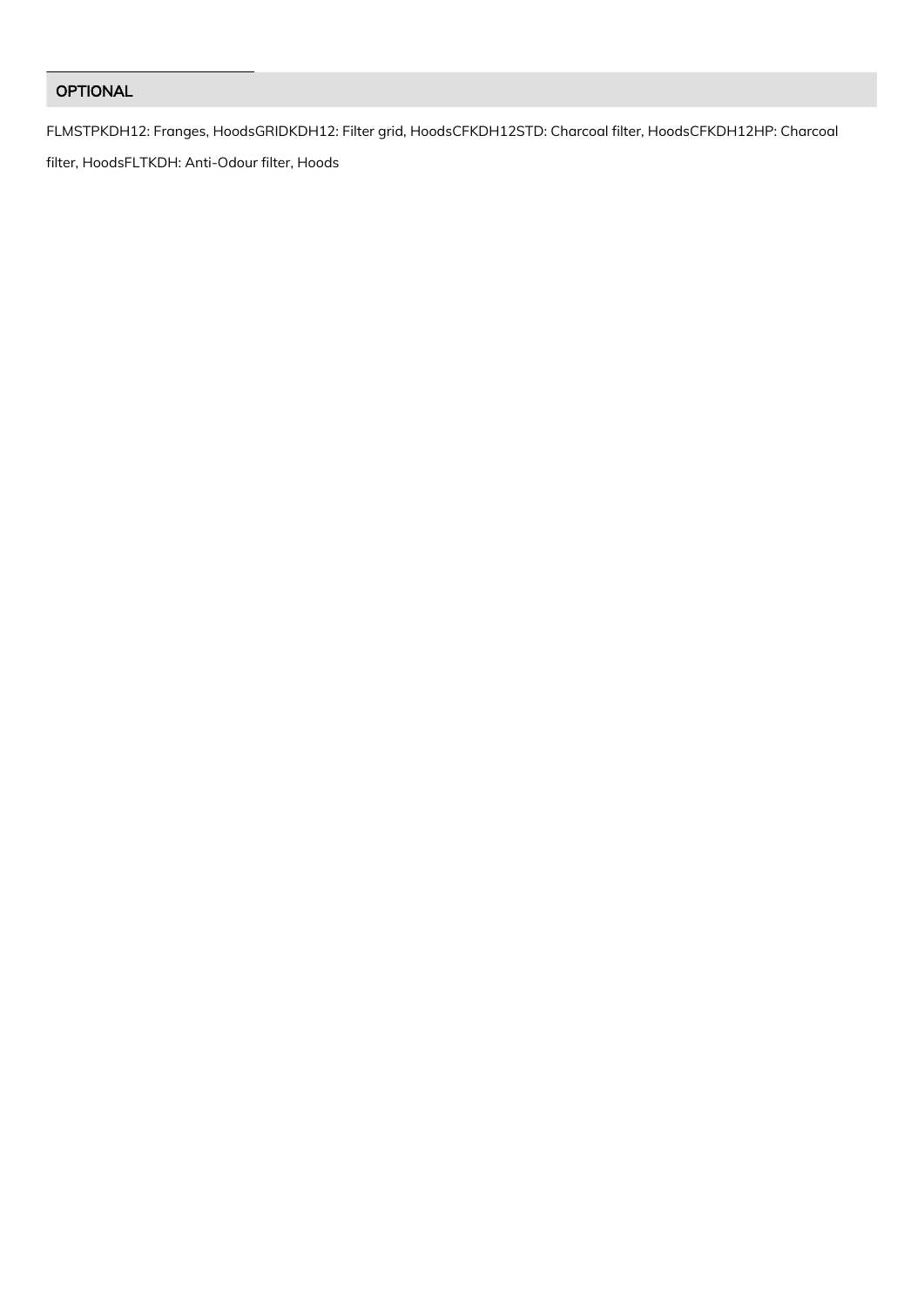